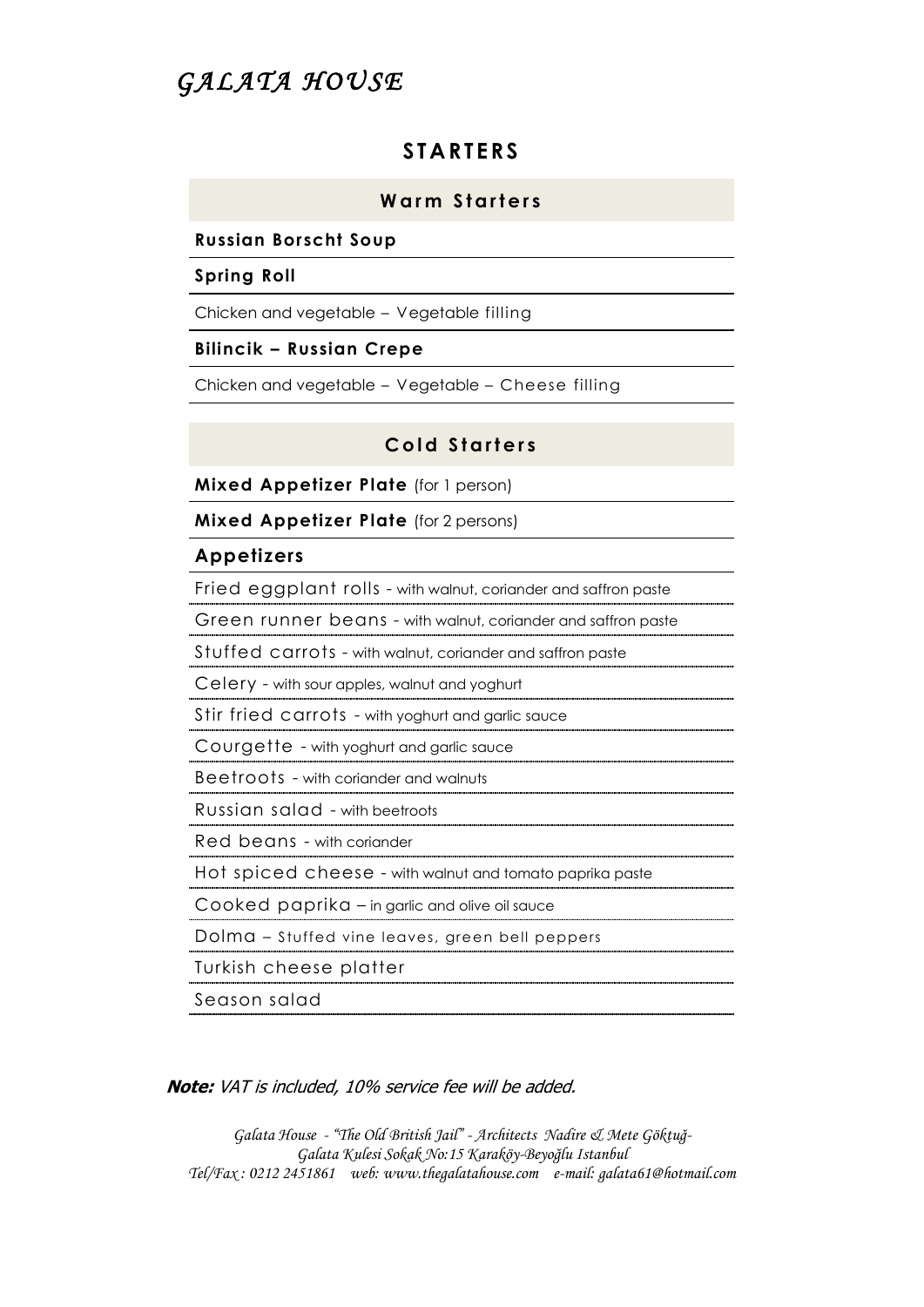# *GA L A TA H O U SE*

## **M AIN C OUR SES**

### Ethnic meat dishes

**Çakapuli** – Georgian – Lamb stew with herbs, tarragon and plum sauce

**Ostri** – Georgian – Veal goulash with paprika, tomato, mushrooms and coriander

**Baje** – Georgian – Chicken thighs with walnut and saffron

**Beef Stroganoff** – Russian – Beef stripes cooked in homemade beefbroth with wine and mushrooms

### **H a n d m a d e r a v i o l i s**

**Tatar Ashi** – Tatar – Meat ravioli, in butter and garlic yoghurt sauce

**Hingali** – Georgian – Meat dumplings, in butter and tomato sauce

**Pilmeni** – Russian – Potato ravioli in cream and butter sauce

**Vareniki** – Russian – Cheese ravioli in cream and butter sauce

## **D ESS ER TS**

**Kuş Sütü**

Georgian chocolate cake with soft meringue topping and chocolate sauce

**Mustic** Gum pudding served with coffee and cognac sauce

**Baked Lemon Cheesecake** Served with chocolate sauce

**Note:** VAT is included, 10% service fee will be added.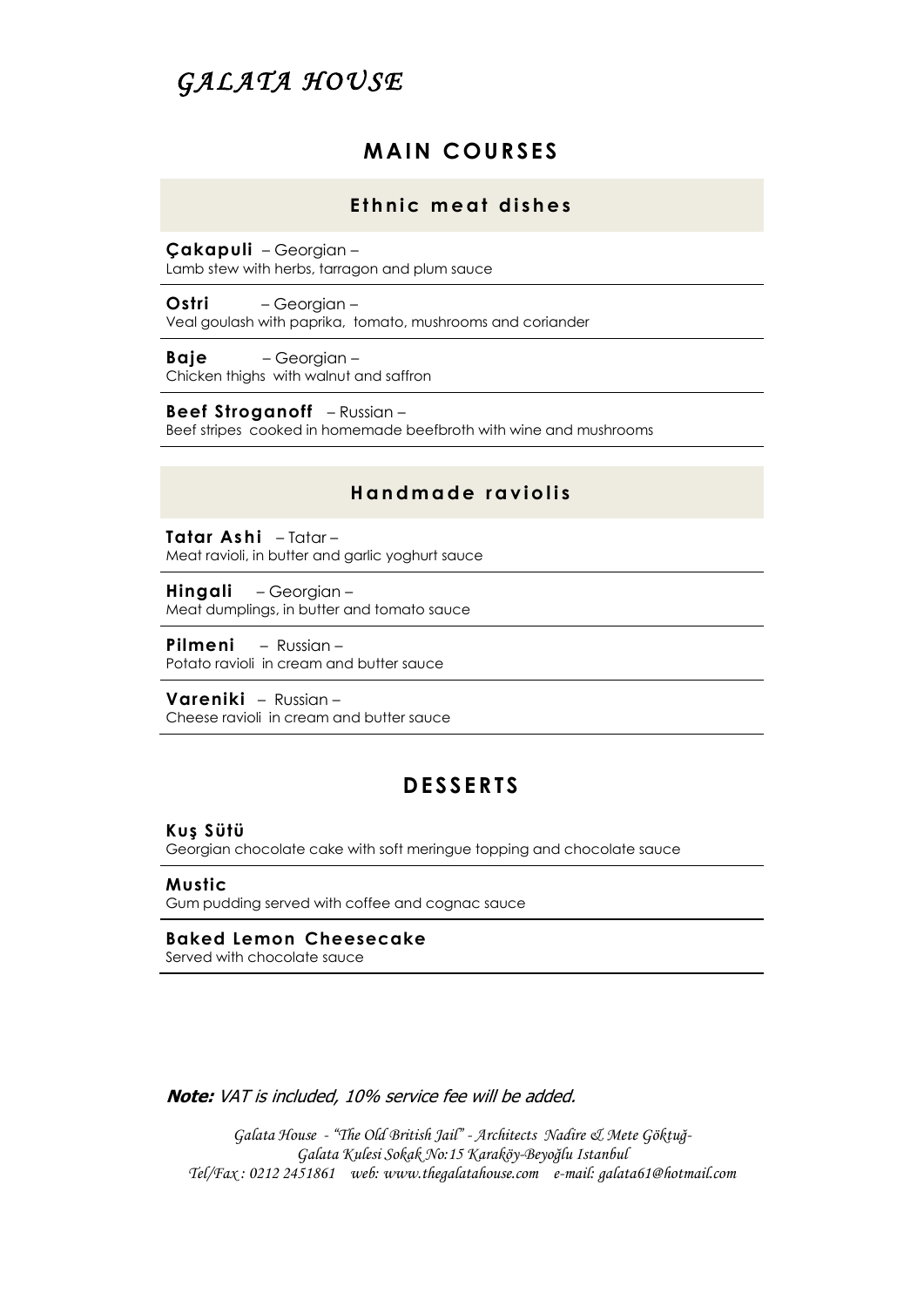# GALATA HOUSE

# **H OT DR INK S**

**Filtered coffee** 

**Espresso - Nespresso** 

**Americano** 

**Cappuccino** 

**Hot chocolate** 

**Turkish coffee** 

**Tea**

**Herbal tea** 

**Sahlep** 

# **COLD DRINKS**

**Bottled water**

**Mineral water**

**Coca Cola** 

**Fruit juice**

**Iced tea**  Lemon, peach

**Iced Cappuccino**

#### **Schorle**

Apple, pomegranate

## **Lemonade**

#### **Ayran**

Yoghurt drink

**Note:** VAT is included, 10% service fee will be added.